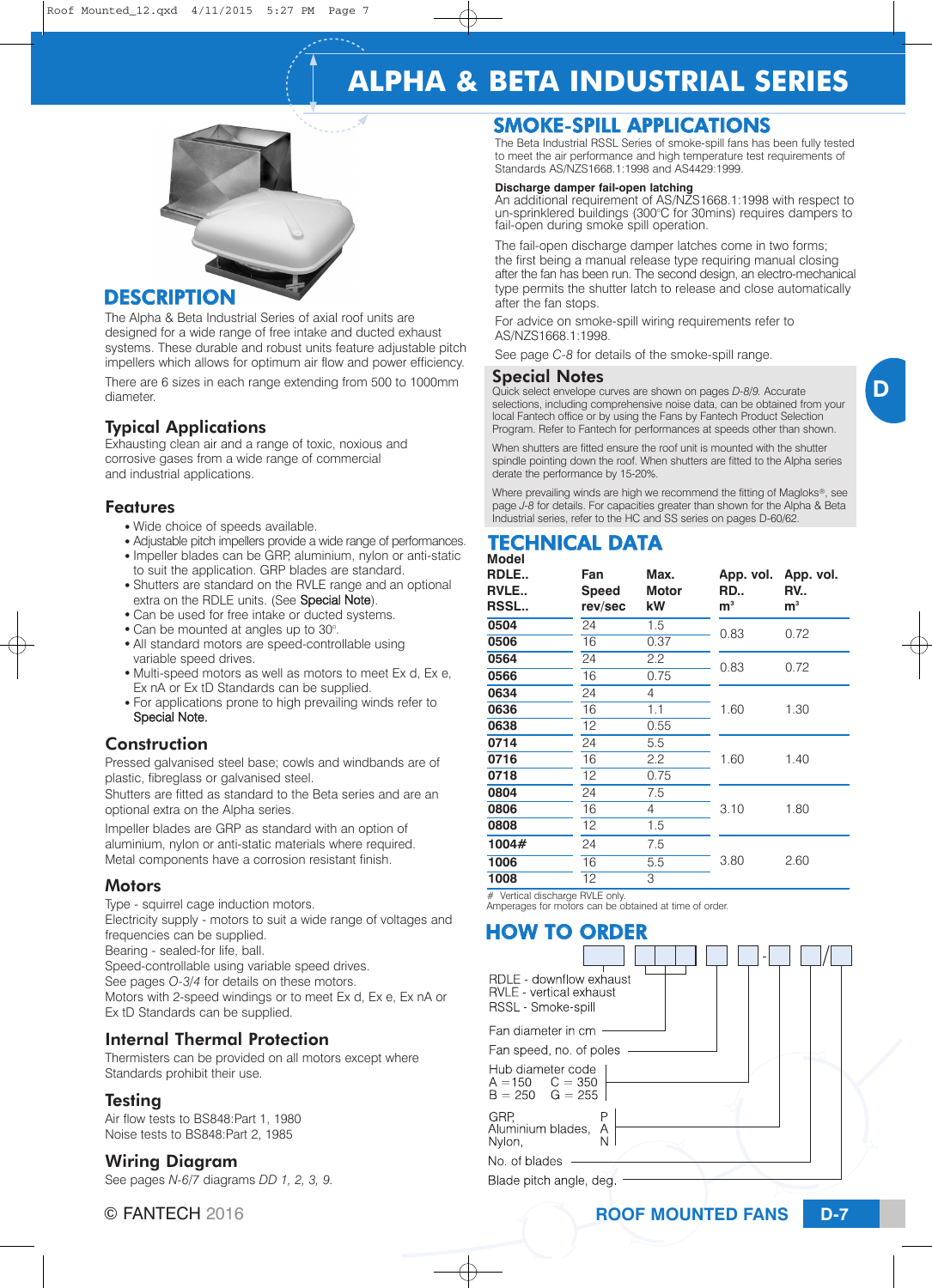# **ALPHA INDUSTRIAL SERIES**



## SUGGESTED SPECIFICATION

The axial roof ventilators shall be of the Alpha Industrial Series as designed and manufactured by Fantech Pty. Ltd.

The axial impellers shall be adjustable pitch manufactured and supplied with blades of GRP, nylon, aluminium or anti-static material. (GRP is standard).

The unit base shall be of pressed galvanised steel and shall incorporate an entry cone to minimise entry losses to the fan. Cowls shall be of plastic or fibreglass.

The base may be powder-coated if required (optional extra).

All models shall incorporate fans fully tested to BS848:Part 1, 1980 for air flow and BS848:Part 2, 1985 for noise.

# DIMENSIONS



| Model    | Dimensions, mm |     |         |     |      |    |
|----------|----------------|-----|---------|-----|------|----|
| RDLE     | A⊡             | в   | C max D |     | Eп   | F  |
| 0504/6   | 670            | 50  | 182     | 540 | 890  | 80 |
| 0564/6   | 670            | 50  | 182     | 540 | 890  | 80 |
| 0634/6/8 | 780            | 100 | 285     | 600 | 1180 | 80 |
| 0714/6/8 | 780            | 100 | 267     | 600 | 1180 | 80 |
| 0804/6/8 | 860            | 100 | 338     | 700 | 1395 | 80 |
| 1006/8   | 1080           | 100 | 338     | 776 | 1640 | 80 |







E

*Scan the QR code to view more* 







**ROOF MOUNTED FANS D-8** © FANTECH 2016